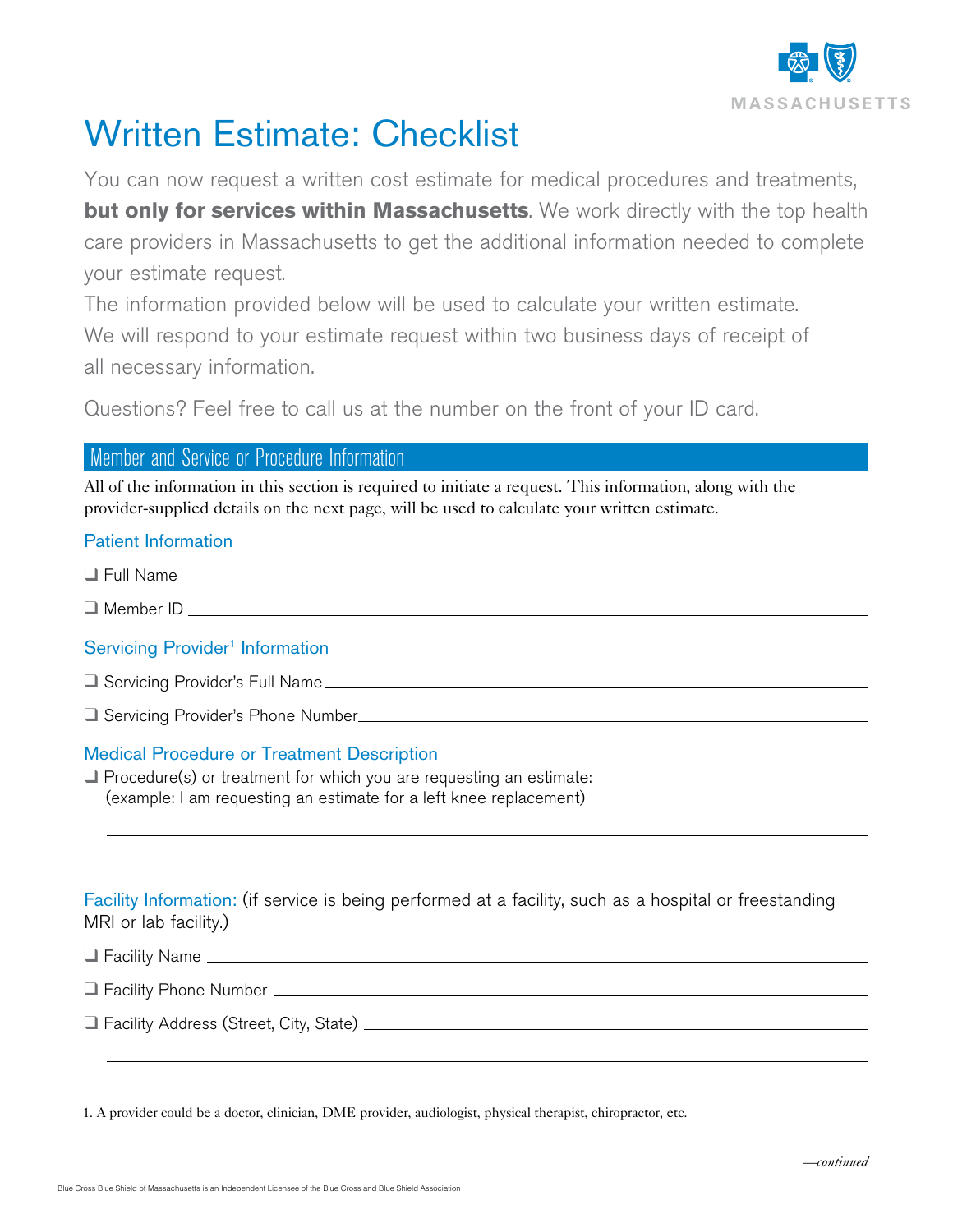# Provider and Procedure or Diagnosis Code Information

If you have this information, you may include it. Otherwise, we will contact your physician or provider to obtain the necessary information. Note: It is necessary to include all procedure codes for the treatment requested to get the most accurate estimate. For example: arthroscopic knee repair may also include anesthesia, labs, X-rays, and other procedures.

#### Provider Information

 $\Box$  Servicing Provider NPI (National Provider Identifier), a ten-digit number used to identify the health care professional rendering the service (for billing purposes)

 $\Box$  Facility NPI (National Provider Identifier), a ten-digit number used to identify the facility (for billing purposes)

 $\Box$  Procedure Codes (up to 10) to identify the treatment or services being performed

 *i.e. Either CPT (Current Procedural Terminology) or HCPCS (Healthcare Common Procedure Coding System) codes.*

| 1.                      |  |  |  |
|-------------------------|--|--|--|
|                         |  |  |  |
|                         |  |  |  |
| $2.1 - 3.1 - 4.5 - 5.1$ |  |  |  |
|                         |  |  |  |
| $\underline{6}$ .       |  |  |  |
| 7.                      |  |  |  |
| $\frac{8}{1}$           |  |  |  |
| $\overline{9}$ .        |  |  |  |
| 10.                     |  |  |  |
|                         |  |  |  |

Diagnosis Codes (one per procedure, if available) to identify diagnosis.

 *i.e. ICD Code (International Classification of Disease).* 

1. 2. 3. 4. 5. 6. 7. 8. 9. 10.